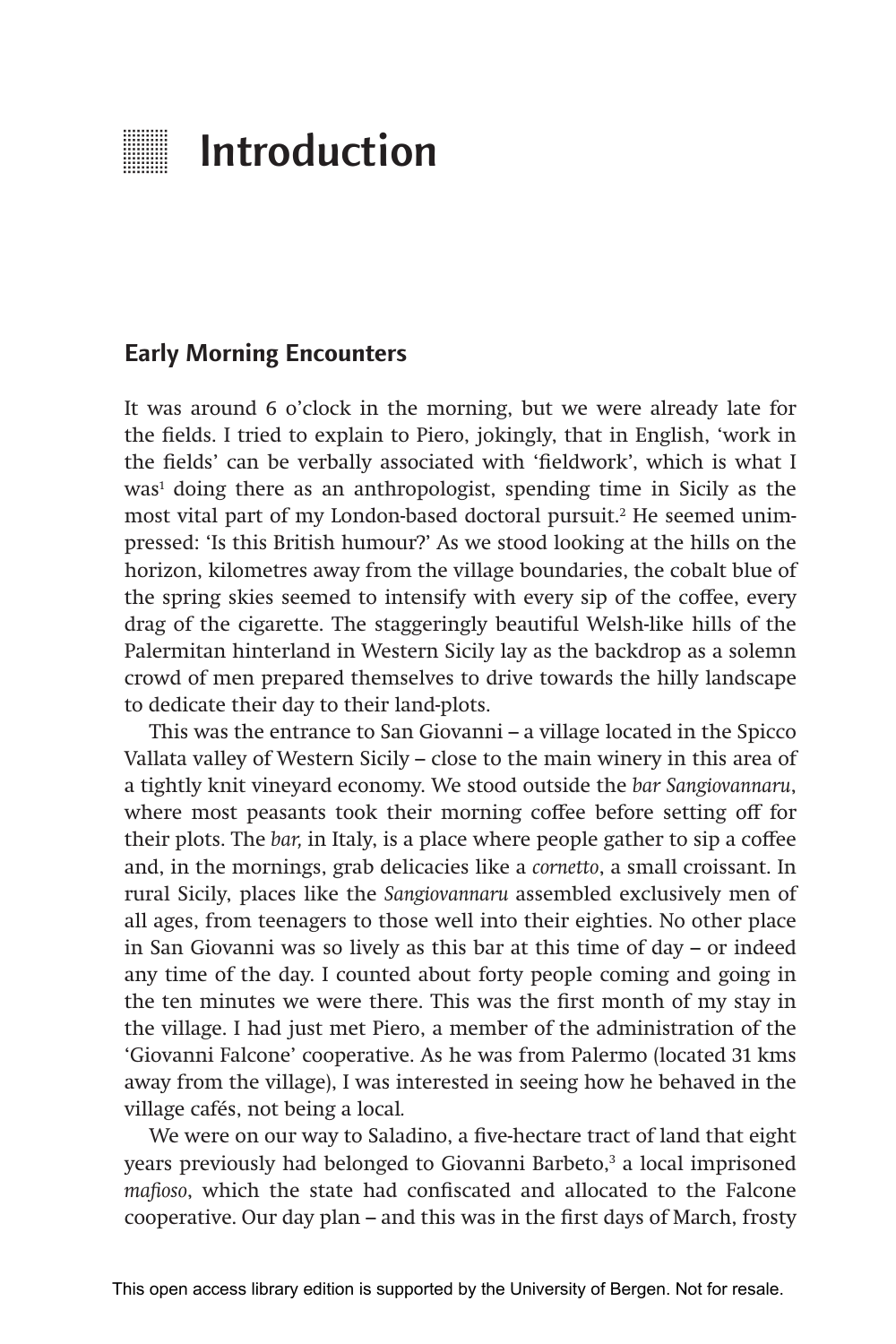but clear in the early hours – was to arrive at the vineyard at 6 am and spend the day spraying sulphite (a natural preservative) on the organic vines. We stood around a stool just outside the bar doors, occasionally sharing a *buongiorno* with the incoming men. Just as we were about to light up a second cigarette, taking a few more minutes of indulgence, a middle-aged man approached us where we stood and started talking. He presented a lighter and lit our cigarettes. Without introducing himself, he then launched into a long complaint to Piero about the 'complete mess the co-ops have made' in local agricultural work relations. There used to be a genuine local market for agrarian labour that was now going through what he called, with particular emphasis, 'worrying developments'. Emphasising every word he uttered, he pointed at Piero, saying,

You, your cooperatives, are ruining the game here, with your rules and regulations and stuff . . . you know, people that have worked for me, in my plots, as they've done for ages, all of a sudden ask for more dosh, saying, '*Hey you don't give enough, and how about those* [social security] *contributions for a change? Look at these new cooperatives, they pay much more, they pay the social security, I might knock on their door instead*.' I've been having this since you anti-mafia people started your business.

The man left and we got back on the tractor that we came with and set off. I was a little perplexed but had an idea about what was going on – an idea that Piero confirmed: the man was a small-time *mafioso*. But, at the same time, Piero told me, the man's rant was not atypical of local reactions to, as he put it, 'what the state and the cooperatives have achieved in San Giovanni'. I was presented with a tangible case of reactions to change as channelled through the cooperatives; this was why I was in Sicily, after all, to explore grassroots reactions to a social change inflicted from above but also pursued laterally among ordinary Sicilians.

This vignette is just one of many episodes illustrating how the coming of the 'anti-mafia'4 cooperatives – cooperatives that cultivated land that the state had confiscated from *mafiosi –* brought about a small breakthrough in the agrarian life of San Giovanni.5

When local agrarian workers talked about their work conditions with me, they said that mafia patronage had depressed wages for generations. In discussions about access to resources and labour markets, locals suggested that the cooperatives<sup>6</sup> had brought about a relative change in accessing jobs and also a (minor) shift in ways of thinking about labour – and the mafia. Expressing the aims of the cooperatives, Gianpiero (then a thirty-two-year-old man from Palermo), the representative of the Paolo Borsellino cooperative, told me,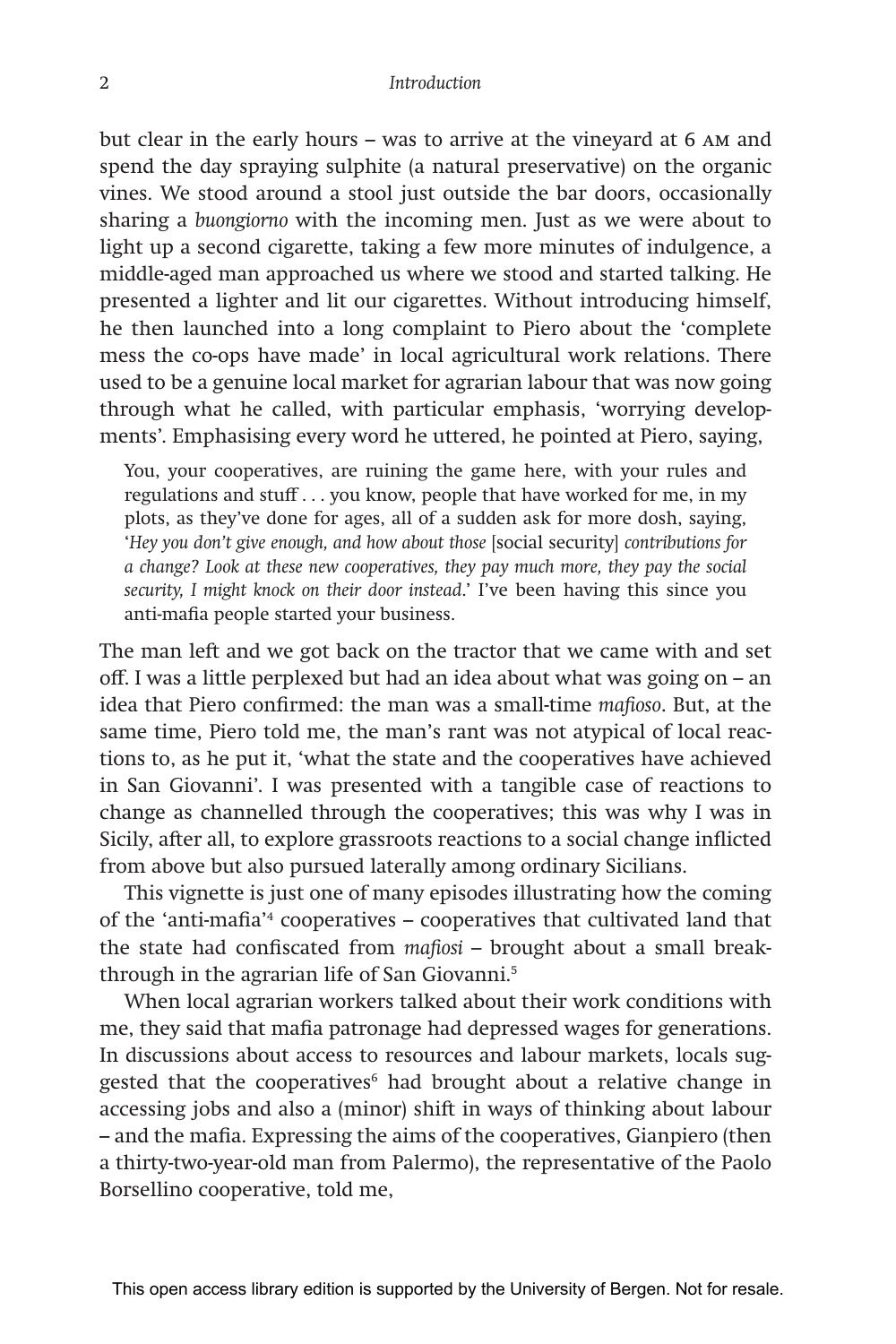I feel that the aim of the co-ops will be reached when I hear the peasants in the bars talking about trade unionism, not just F. C. Juventus. Our aim is to offer access to the confiscated land, standardise labour rights and change consciousnesses.

Trade unionists told me that the Spicco Vallata anti-mafia cooperatives were arguably the first agrarian businesses in the area that always paid full social security contributions and a net pay of above six euros an hour for agricultural work. The cooperatives were composed of members who performed administrative office duties and members who worked the land. Moreover, they employed wage-earners for seasonal work. These daily workers, as well as the worker-members, typically earned a minimum of 51.62 euros a day (net), an amount that far exceeded all other work and pay accounts I encountered locally. The cooperatives' administrators had mostly monthly wages in addition to the full labour social security contribution made by the cooperative as their employer.

As the co-ops employed no more than one hundred people (members and short-term contract workers together), this wage and pay change was minute in the broader political economy of the area. Nonetheless, the cooperatives symbolically 'took on' the local mafia's labour patronage and were important contributors the livelihoods of many local households and individuals. What is more, they had attracted attention and sympathy from across the cooperative movement as well as from the Italian civil society, with the odd journalist from domestic or foreign media7 rushing to San Giovanni every couple of months. They symbolised one of the most celebrated cases of grassroots economic activity against organised crime on possibly a global scale – and indeed, through work and the securing of livelihoods, 'not just through words and good intentions', as one such journalist from Germany confided to me with awe and admiration in a private chat.

'Legality' (*legalità*), a term people used to denote a positively engaged relationship to law, was key to this achievement. Cooperative workers considered that having a job in the cooperatives established the regularisation of workers' rights, precisely solidified in 'legality'. For cooperative administrators like Giampiero, the legality idea meant that community well-being would improve if all resources were legally regulated and mafia was curbed. Crucially, 'legality' entailed the end of informal work.

Giampiero spoke to me at length in an interview about the changes that wage employment in the cooperatives had brought about locally among the co-ops' manual workers, peasants who cultivated conventional grain and vines but were employed by the cooperatives. He suggested that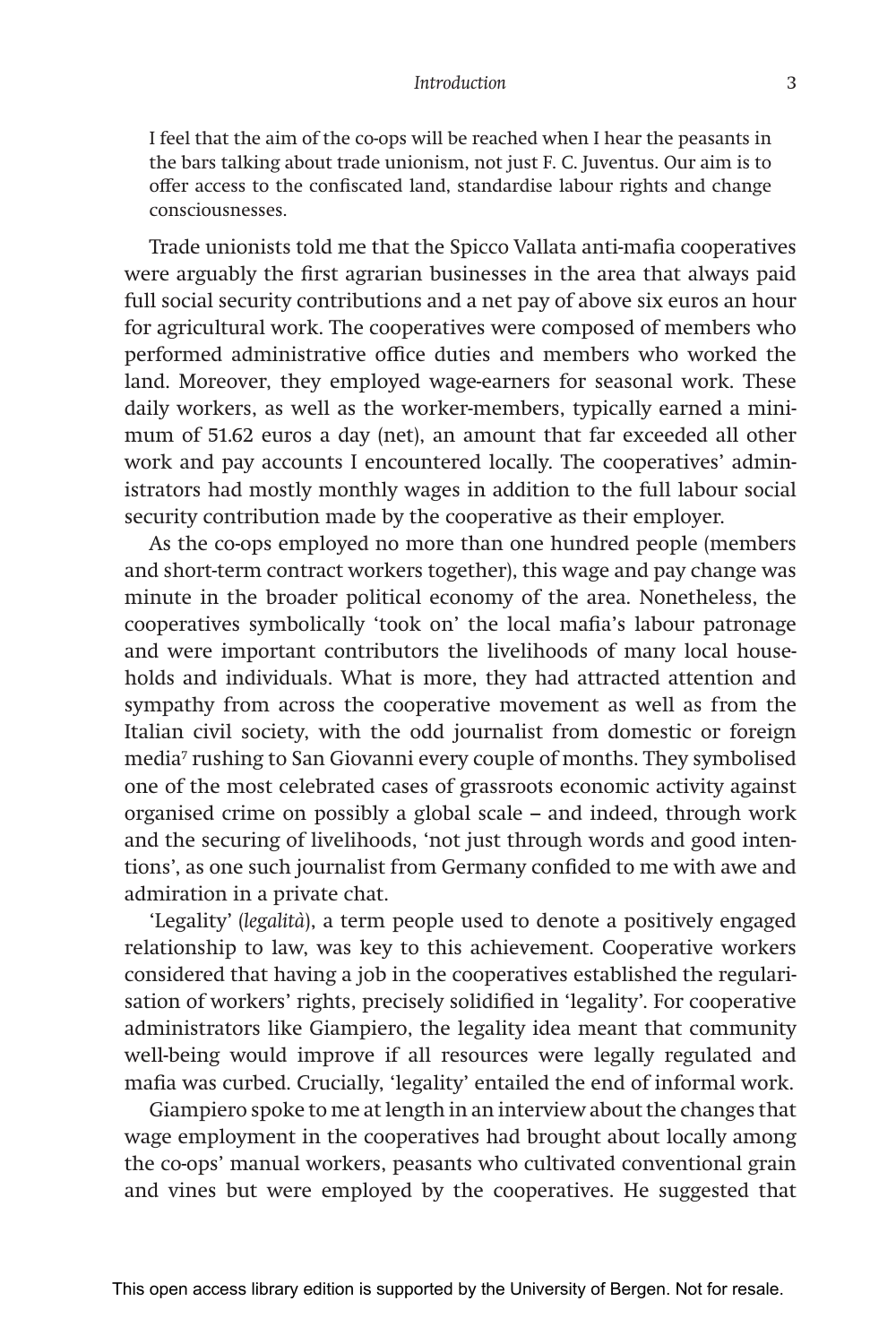Libertà, the NGO catering to anti-mafia, as well as the administrators of Borsellino, the co-op he worked in,

had managed to convince the peasants using only the wallet [*col portafoglio solo*]: we ask them how much the *mafioso* pays them, they tell us, 'he pays thirty euro a day' [*iddu mi paga trenta euro a jurna*]. . . . OK, we tell them; last year the daily pay according to the law, the daily contract for agriculture was  $51.62$  euros.  $\dots$  So, come to us!  $\dots$  This is how much they get, legally. It's the norm [*È la normalità*]. And so, imagine Theo, for the Borsellino co-op there were three hundred applications for *braccianti*<sup>8</sup> positions! People realised that their interests were with the legality, the normality.

Problematising the implicit economism of this argumentation, centred on people's 'interests' and a quasi-utilitarian siding with 'legality' to explore these interests, is a starting point for this ethnography. As economic anthropology is rooted in material concerns, one can note how people's material life is embedded in a number of other commitments that transcend the economistic, yet important, shift in labour regimes that the anti-mafia cooperatives have brought about. Such commitments overlap with obligations and understandings that transgress Giampiero's idea of the cooperative as an 'enclave of good' and an agent of change. These commitments lie in the social life of workers outside and around the cooperative environment, a social life including kinship and friendship relations, memories of landscape and labour, attitudes to land and land neighbourliness, and the cosmological ramifications of gossip and community.

Legality in terms of legal pay is just one, albeit central, example of how co-ops in Sicily, like in many cases elsewhere, attempted to create enclaves of 'good' economic practice in what their administrators perceived as a sea of sociocultural malice. This implies, to pursue the aquatic metaphor, that the tides of social life leave islets of benign capitalism undeterred. It also implies that people envision – and enact – economic practices based on ideas of ethical and fair logic by removing themselves from their environments.

But how can you seal out economic life from the social fodder it is embedded in? It might not come as a surprise that you probably cannot. This book explores and problematises the *hows* of this *cannot*, providing a total immersion in the world of the Sicilian antagonisms between mafia and anti-mafia. Its narrative takes a threefold argumentation format. Firstly, the book takes cooperatives struggling against the mafia as its focal point to examine how some members of these organisations aim to exclude themselves from the – sometimes controversial – richness of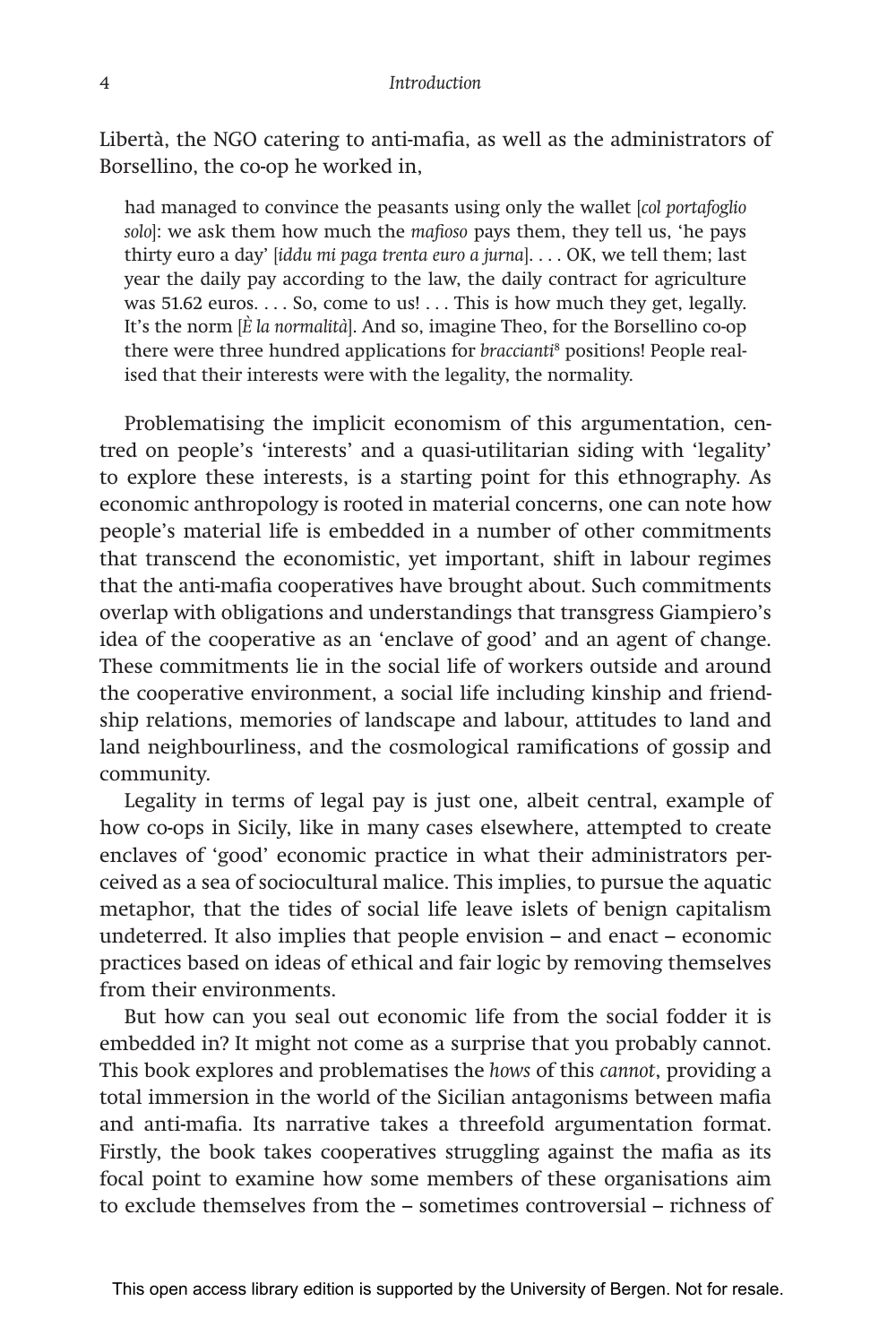#### *Introduction* 5

local social life. Secondly, it explores how this proves to be impossible, as the lives of co-op members themselves are embedded in a series of obligations, commitments and generally social relations that often fly in the face of anti-mafia co-op principles. Thirdly, it elucidates how some of these principles – foundational ideas for the anti-mafia such as 'food activism', 'community' or 'land boundaries' – contradict the very internal coherence of cooperatives and exacerbate divisions within them.

The book therefore explains how this anti-mafia political intervention not only informed aspects of cooperative activity but also entailed the promotion of values and relationships that opposed those that some local people, including cooperative members, lived by. Different moralities<sup>9</sup> arose within the cooperatives, presenting the incongruities between the set goals of the project and its development on the ground. Consequently, I highlight the complex internal differentiations often faced by politicised cooperatives (where the constitution and activity of cooperativism is driven by a political project). Divisions of labour develop in politicised cooperativism because some cooperative members (are able to) identify with its basic political premises more so than others. Politicised cooperatives, albeit delivering degrees of social change, contain different ideas, practices and morals – sometimes complementary and others at odds with each other. Anti-mafia cooperatives' main goal and practice was to offer stable employment, contributing to the bettering of locals' livelihoods.

The book argues that co-op members' embeddedness itself proves to be a renovating aspect for anti-mafia cooperativism, as co-ops really draw from local kinship, gossip, work memory and neighbourhood relations to acquire their actual operational form on the ground. The deployment of cooperative life is then fully immersed in the life of the locality: co-ops are constituted on the grounds of their members' experiences, which are taking place both within and outside the co-op environments. This remark has a Sicilian premise, but I believe it addresses cooperativism at large as a project of egalitarianism – that is, an exercise in lateral economics and industrial democracy – that extends and is defined by the livelihoods of the people making cooperatives. It is the subject of this book to sing and problematise the body cooperative – ridden with ambiguities. The narrative and argumentation is structured as follows.

The dynamics of divisions and contradictions in cooperatives are historical: the genealogy of Sicilian agrarian cooperativism was framed by tensions between peasant mobilisation, the anti-mafia movement, mafia and the state (chapter 3). The analysis first indicates the emergence of divisions in anti-mafia cooperatives, wherein administrators identified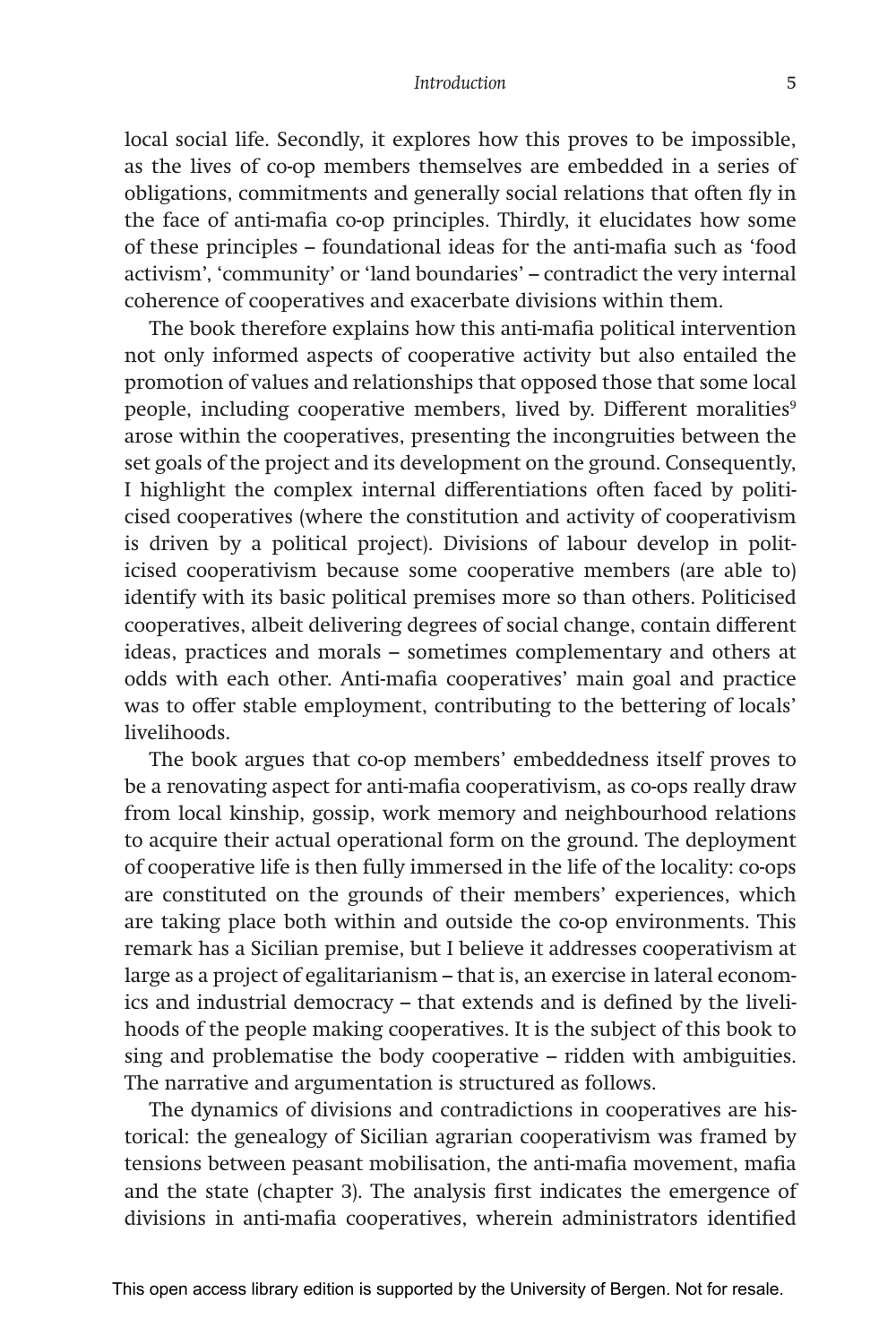more strongly with the ideological flair of food and anti-mafia activism than local workers did (chapter 4). The co-ops' two-tiered system had been instigated via two incompatible spheres of recruitment: an ideological preference to staffing through political networks and the actuality of kinship patronage as well as the reality of forming anti-mafia families (chapter 5). I then show that, just as with the moralising discourses of activism, co-op administrators appropriated local gossip in order to demarcate moral borders around their own, and 'their' cooperatives', reputation in Spicco Vallata (chapter 6). What is more, the ethnography shows that workers' livelihoods outside the cooperatives continued to be entangled with informal local practices, some of which were, ironically, reinforced by anti-mafia cooperativism's promotion of waged employment (chapter 7). Claims to community was another ideological realm at play as it formed contrasting trajectories within cooperatives, most importantly influenced by outside agents, including mafia (chapter 8). This influence, as well as the neighbourhood with *mafiosi*, instigated further disagreements on how to approach *mafiosi*. In addition to this, attitudes towards the confiscated land also led to significant rifts in the co-ops, resulting in uncomfortable social arrangements between neighbouring land plots (chapter 9).

### **NOTES**

- 1. The choice of the past tense of verbs throughout this book admittedly takes away some of the charm of the narrative. For this reason, I use the past tense throughout the book to mark that the events described should be contextualised in terms of social life in Spicco Vallata throughout 2008 and 2009, in the inter-subjective ways I experienced and came to analyse it.
- 2. The fieldwork took place as part of my doctoral project while working in Goldsmiths, University of London.
- 3. Barbeto was the main mafia figure in San Giovanni during the 1980s and 1990s, notorious in Italy, for his spectacular car bomb assassination of the popular anti-mafia magistrate Giovanni Falcone in 1992 (not to mention the other 150–200 murders he admitted). He will be coming back in this narrative a few times. Falcone worked with Paolo Borsellino (also assassinated soon after), and with other magistrates, in the anti-mafia pool and was central in the state's struggle against Cosa Nostra.
- 4. 'Anti-mafia' is an established term in institutional and grounded life in Italy, adopted by authors as diverse as Jamieson (2000), Schneider and Schneider (2003) and Dickie (2004). I call the agrarian cooperatives that work on land confiscated from the mafia 'anti-mafia cooperatives', the emic term most often used in the village to describe them. The term in this form implies an ideology of opposing the mafia.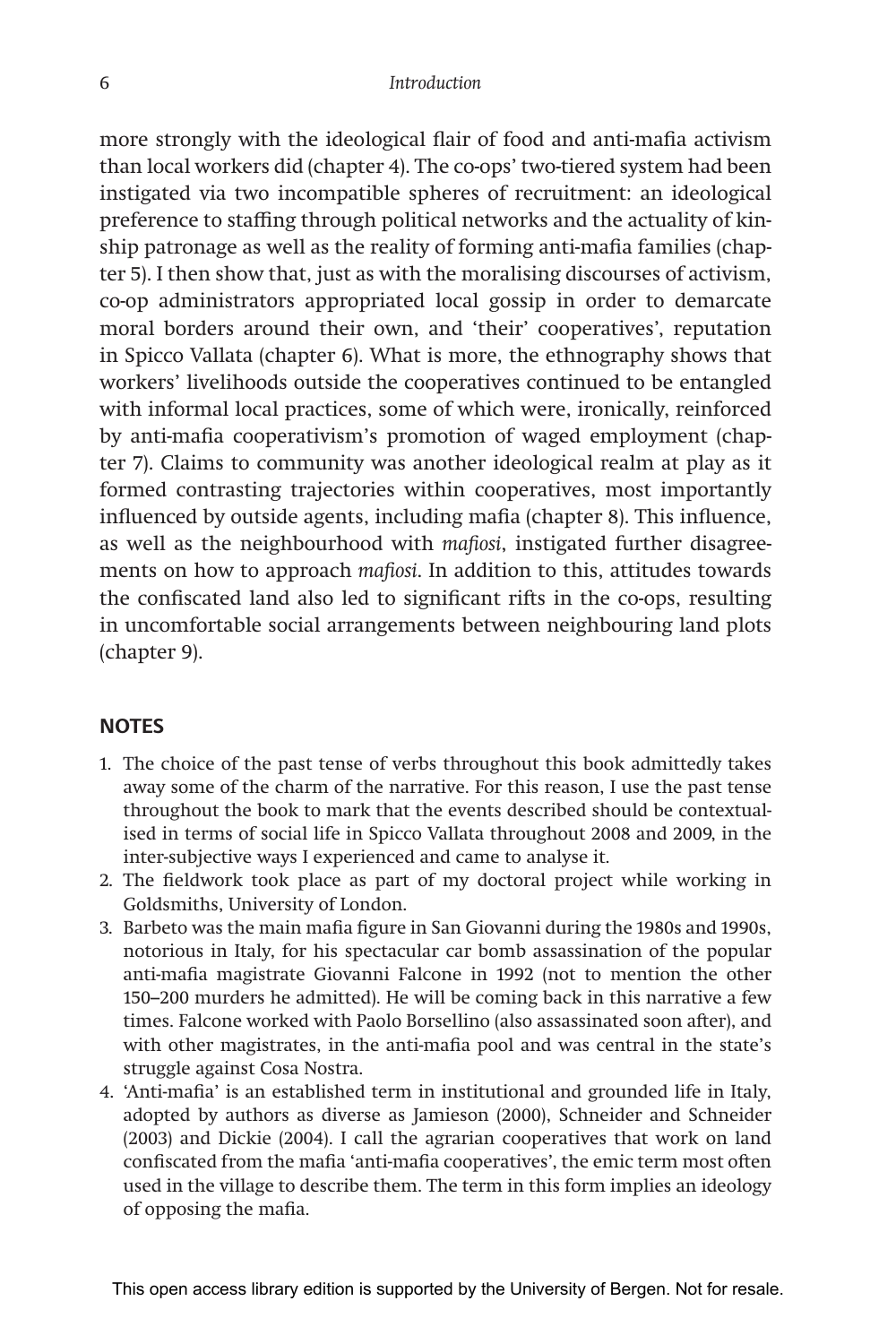#### *Introduction* 7

- 5. While I have anonymised all names of individuals, toponyms and local associations, this is not the case with widely known organisations that would be, in any case, easily identifiable in Italy. I have also not anonymised *mafiosi* who have been imprisoned *for life*, like Giovanni Barbeto, although I have otherwise changed the names of *mafiosi* (most of whom were released after spending three years, the minimum time for being a member of the mafia, in prison). The *mafiosi* I have encountered in San Giovanni were men who had been in prison for a while.
- 6. The major differentiation in agrarian cooperatives is between work-based co-ops, such as the anti-mafia cooperatives, and production-based co-ops, whose members are producers (Sapelli 1981). The former, composed of waged members-labourers, are work organisations with shared capital between members – in this case, the usufruct of land. The latter are composed of independent producers who sell their produce to a co-owned winery, which processes and distributes their produce (more on this in chapter 3, from a historical perspective). In the case of Spicco Vallata, the *Santoleone* co-op-winery catered for around eight hundred producer-members who sold their grapes for vinification and bottling.
- 7. Throughout my fieldwork stay I have encountered journalists visiting San Giovanni from as far away as Japan.
- 8. A *bracciante* is a person who works as a field hand, a daily land worker making a living through daily wage labour in an agrarian context. Although not specific to Sicily, historically, *braccianti* refers to landless peasants. These agrarian proletarians (Schneider and Schneider 1976; see also Roseberry 1978), were – and still are – people whose only means of livelihood were their *braccia,* their arms. The cooperatives' daily workers called themselves *braccianti.* It is a widely used term in Sicily, akin to the *bracero* notion (Kearney 2004).
- 9. I use this term to encapsulate people's evaluations of situations as ethically acceptable according to their standards and within their social situatedness; as the ethnography will show, definitions were dynamic and always contextual to people's experience.